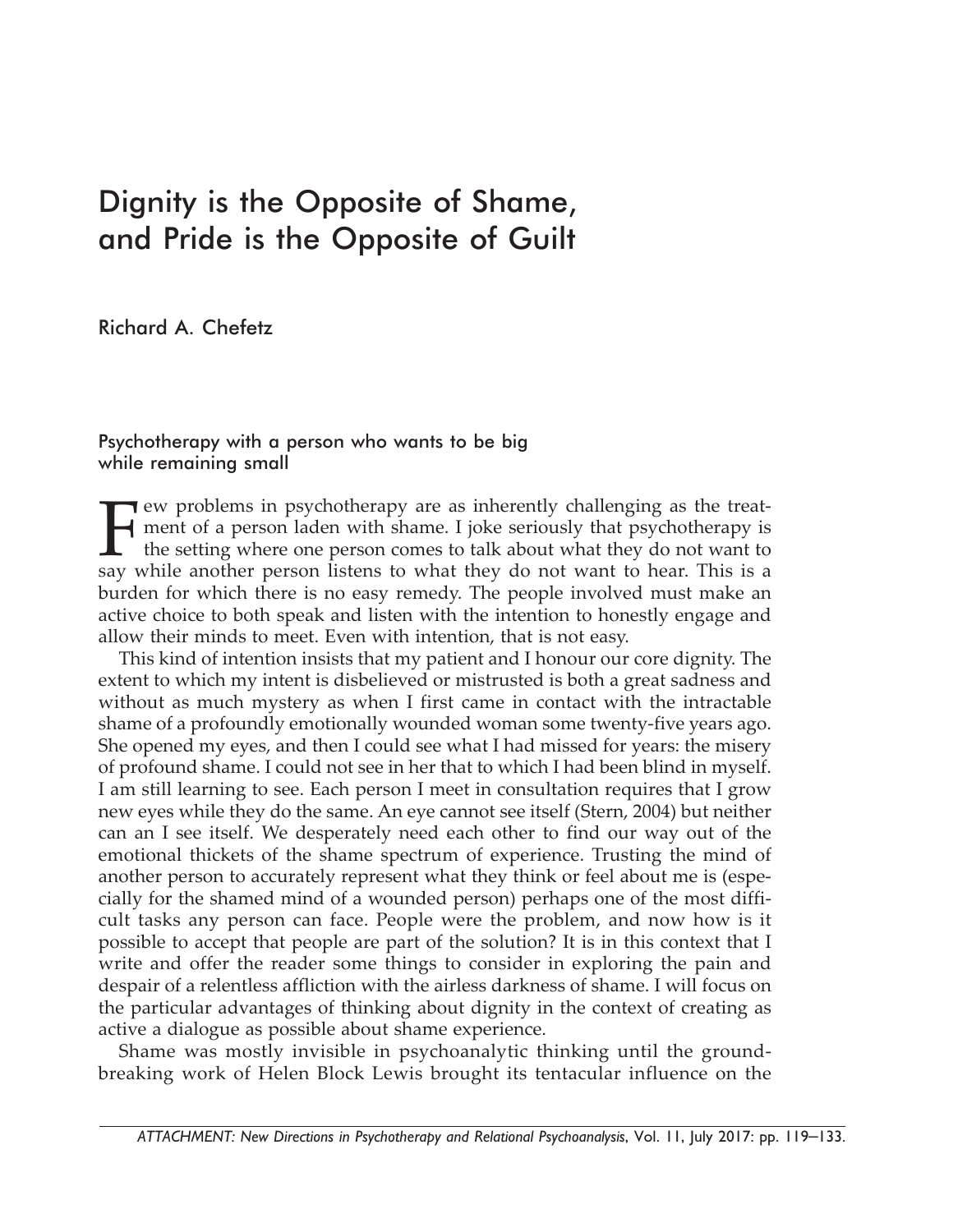psychotherapeutic discourse into focus. There are many other writers who have worked on this subject area since her early work, some aligned with her directly and some independently (Broucek, 1991; Demos, 1995; DeYoung, 2015; Herman, 2012; Kaufman, 2004; Lansky, 1992; H. Lewis, 1971, 1987; M. Lewis & Haviland, 1993; Miller, 1985; Morrison, 1989; Nathanson, 1992; Scheff, 1988; Scheff & Retzinger, 2001; Tangney & Dearing, 2003; Tomkins & McCarter, 1995). Shame is an experience in which there is a gross loss of a person's worth: a worthlessness that in its chronic form is tantamount to a denial of the value of existence itself, a sense that death would be a well-deserved relief and that life is simply unbearable. Guilt, in contrast, is about regret over deeds done while the sense of self remains intact. States of mixed shame and guilt occur and are complexly woven. In her 1987 volume, H. Lewis shows how shame can be bypassed and rage activated as a self-protective mechanism. This was explored in detail by Lansky (1992), above. Lewis also spoke of a shame–rage cycle, an elaboration and appreciation of how, as I see it, shame and rage become welded to each other during shaming by an overwhelming other that makes expression of a protest impossible and even dangerous (Chefetz, 2015). This is consistent with DeYoung's (2015) model of shame as the experience of disintegration of self in the relationship with a dysregulating other. Particular to the experience of shame is the spectrum of shame experience, from mild embarrassment through shame, humiliation that is the intent of another, mortification, which includes a sense of wishing to die rather than feel the shame, and the shame-deflecting and metabolising emotions of contempt, self-loathing, self-disgust, and the dismissal at a distance of the person who is a "stinker"—what Tomkins called the emotion of dissmell (Demos, 1995).

Is it any wonder, then, that shame is such a miserable experience that at first and even second glance it is hard to come up with an antonym that holds the essence of what shame is not? Nathanson (1992) gave us pride as an opposite, and I have used this with utility for years. However, pride risks hubris. In deeply embedded shame, the feeling of being invisible, unseen, non-existent, is glued to a sense of being me; the idea of pride, however, seems to be part of another dialectic other than one that speaks to the essence of one's being. There has always seemed to me to be something "off" about the shame–pride polarities on the dialectic of the value of self, since pride has connotations that seem often more focused on accomplishments: who a person is and what a person has done. For me, pride goes too far beyond the essence of being a person and embraces ideas about achievement in life. Consideration of a quality that speaks to valuation and affirmation of a core sense of existence, not just including celebration of the qualities of a person, must be inherent in the feeling of the dialectic upon which we discern the polar opposite of shame. In chronic shame, this is especially the case. The feeling of the significance of one's existence in relation to another and the world is the dialectic of the value of self.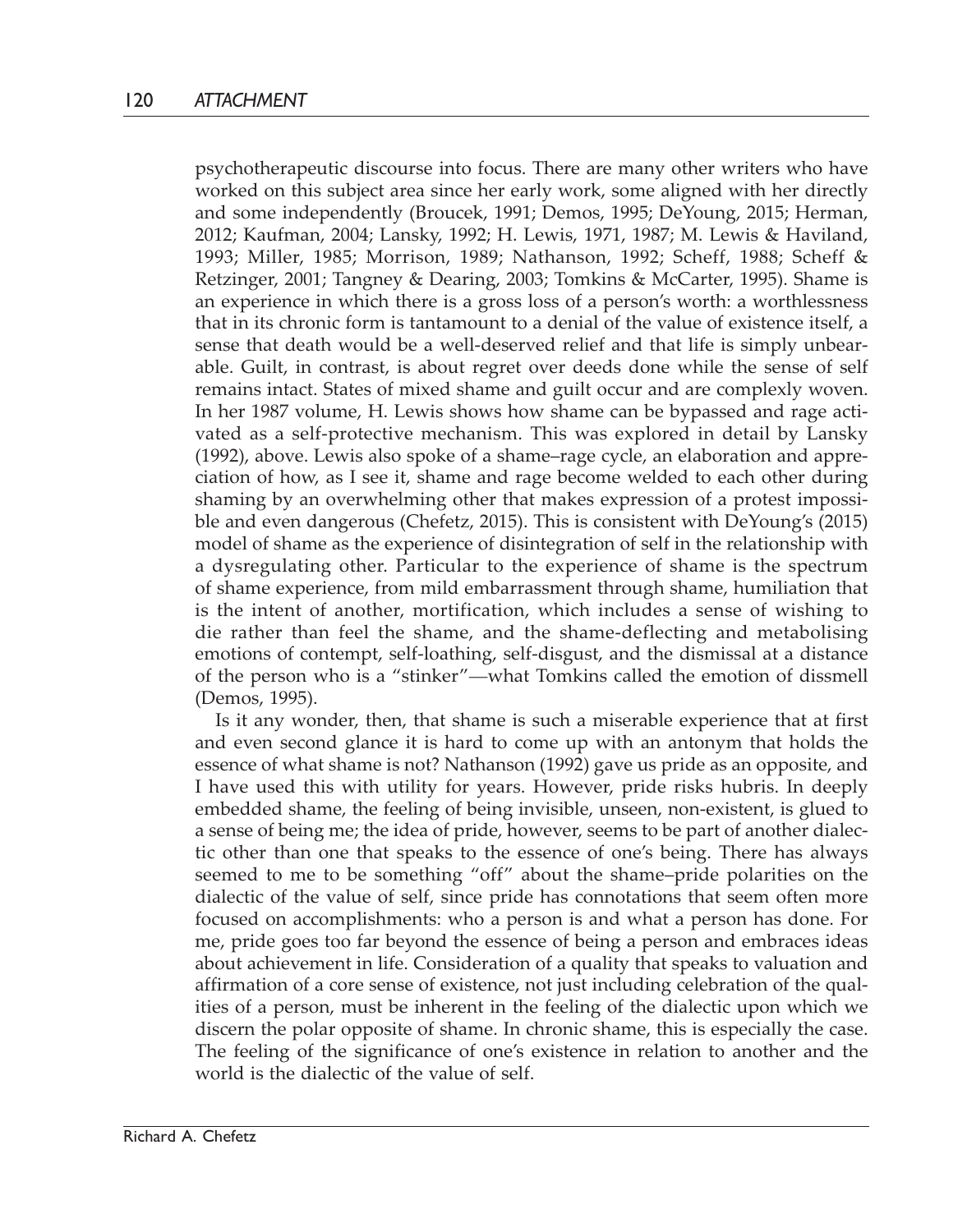While presenting workshops on shame, I have challenged participants to think with me out loud about the opposite of shame. "Being special in the eyes of the other" was the wordy best that emerged. While that has some advantages, I have never been satisfied with it. What single word was the opposite of shame? At least being special in the eyes of the other speaks to the internal experience of essence, of being, as well as to the relational aspect of shame emphasised by DeYoung. Of course, even the thesaurus in this word processor I am using pulls up myriad definitions of pride, some of which fit what I am looking for, and some of which do not. I do not want any confusion about what I sense in labelling something as the opposite of shame. I want the word to be spot-on, as they say "down under".

I am fond of the expression "Chance favours the prepared mind." However, satisfaction of my quest for a better sense of the opposite of shame was more the experience of "life happens when you are not looking". It was in this context that I began to read Donna Hicks' work on dignity (Hicks & Tutu, 2011), a book suggested by Richard P. Kluft, MD, to his colleagues on the Dissociative Disorders Listerv discussion group (www.dissoc.icors.org/) (personal communication, 2016). There was Dr Hicks' definition of dignity in print: "the feeling of inherent value and worth" (Hicks & Tutu, 2011, p. 6). Dignity and shame are both along a dialectic of self-esteem: valuing the essence of self. More elaborately, and worth setting out on its own:

Dignity is an internal state of peace that comes with the recognition and acceptance of the value and vulnerability of all living things. (p. 1)

This definition speaks to the essence of what it is to be a person, a human being with inherent validity, something of which my most deeply wounded patients deny any possession. Dignity is the opposite of endlessly restless shame, too exhausted to even wriggle in pain, quietly downcast, slumped, utterly vulnerable and bereft.

But what of Nathanson's notion of pride as the opposite of shame? If pride is too general for the opposite of shame, slipping off a dialectic about valuing existence, the life in us all, then what are those synonyms that cause this problem: hubristic arrogance, conceit, smugness, vanity, etc. and gratifications as in pleasure, satisfaction, delight, joy, happiness, and the like? To me, these two realms of pride-synonymous words speak to the actions and accomplishments of a proud person, satisfied, joyful, and delighted over what has been done, but risking arrogance, smugness, or demonstrations of self-importance if conceit comes to the fore. In all these examples, pride speaks to the acts of a human being. Shame speaks to the essence of the feeling of being me, my inherent validity and worth. Guilt speaks to the essence of regret about an action I have taken. While what I have done may be unacceptable, I am not unacceptable when I feel guilt: it is my action that is unacceptable in the throes of guilt. I have let myself and others down because I acted improperly. I could later be quietly, and perhaps with some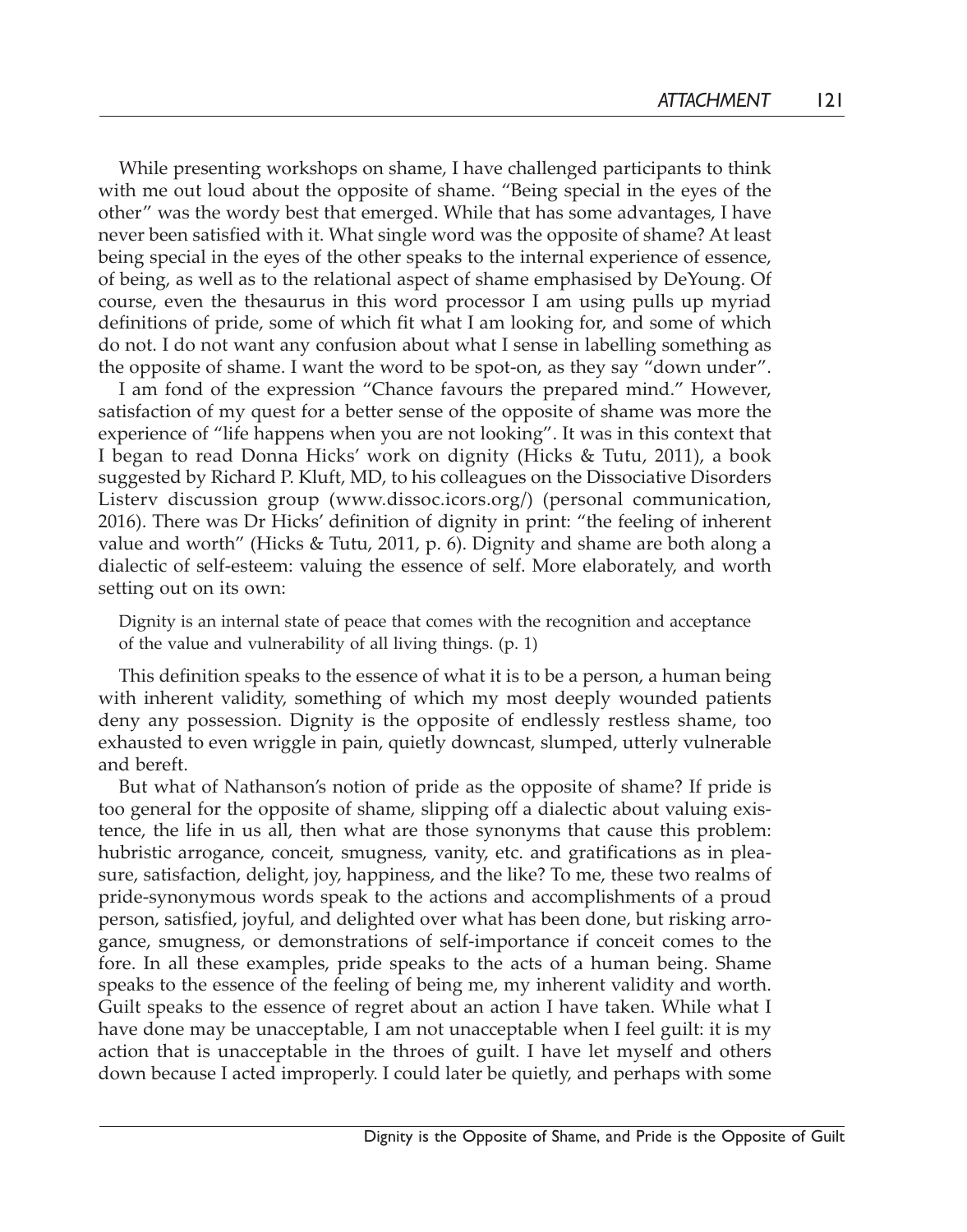sadness, proud of acknowledging responsibility for what I have done, and then making amends. But all the while, my basic essence would be unaffected in guilt or pride.

If you are a "lumper", then you might say we should accept pride as the opposite of both shame and guilt. In the case of thinking about the feeling and experience of shame, especially chronic shame, I am a "splitter", and proffer that a word like dignity as the opposite of shame, valuing the essence in me and all living things, counters the abject experience concomitant with the painful non-existence of shame. Dignity stands up to be counted, while shame, humiliation, or mortification, cowers when held in contempt by a powerful and emotionally dismissive other.

While I like my argument, I can imagine a context in which my view and that of Nathanson might exist in harmony. What if we are thinking of everyday shame, rather than chronically experienced repetitive interpersonal shaming? I could imagine that in a moment of letting people down, not measuring up, and so forth, shame stands opposite a pride that speaks to standing up to a challenge, sustaining an effort, and being held in high regard: in other words, in an acute shame experience, I could imagine shame and pride being held as opposites. In the chronic shame that comes to roost in my office, it is not loss of esteem that is at stake: it is a person's very existence. For these people, there often never was a sense of self-esteem, and that is part of why it feels to me at its core that pride just does not live up to its own potential as an opposite of shame for people who only theoretically have a sense of self.

As I have reviewed my clinical work in this new context, I am beginning to appreciate that one of the most effective interventions with my patients is not what I am doing, but how I am being. Standing up for dignity, without cheering, is more like "sitting up and maintaining alert attention" than anything else. This can be a particularly difficult thing to do on a long work day, or during especially painful moments in a dialogue. I have written about my falling into a trance-sleep elsewhere (Chefetz, 2009), and about the associated particulars of negativity and negative therapeutic reactions (Chefetz, 2015). Lewis Hill wrote about the difference between doing and being in a slightly different context regarding therapeutic action (Hill, 1958), but it is satisfying to resurrect the title of his important paper in this context.

Mistakes and mismatches of emotion also teach us about the importance of being with our patients as we listen with an ambience of dignity. In some situations, a particularly injured person may hear just about anything I say as laced with contempt. There are also times when a little smile may emerge on my otherwise serious face in an unconscious moment of feeling like I am finally "getting it" about what is being said to me. But in those moments, my smile is sometimes seen as a smirk, as if contemptuous of what my patient is feeling, and that can be extraordinarily disconnecting and wounding. I am still working on learning how to stay conscious of the potential emergence of that smile, or at least to accompany it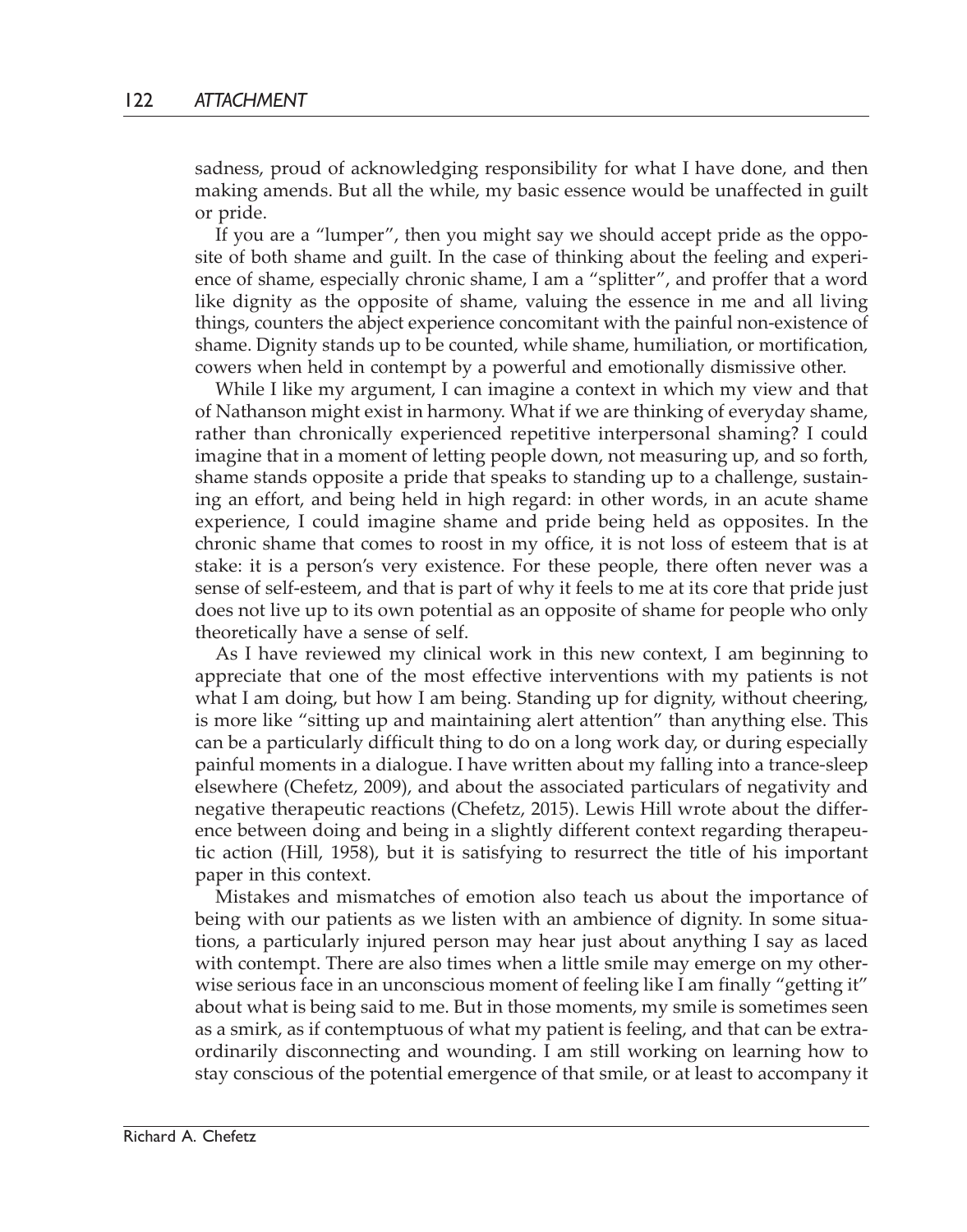with some language about learning something new, but this is proving to be rather hard work. Why? I think that the comfort I feel in talking with my patients is not matched by their comfort in talking with me. This is a disconnection. There is a way in which my distance from the pain in my patient must be misleading me about the pain they are in. If I close the gap, then can I be present? From my patient's perspective, I imagine that just as importantly, the disconnect is a match for all three of the insecure attachment patterns first described by Ainsworth, and later elaborated by others to include the disorganised/disoriented, Type D infant attachment pattern (Liotti, 1995, 1999a,b; Lyons-Ruth et al., 2005, 2006; Main & Hesse, 1990; Main & Morgan, 1996; Scheungel et al., 1999; Solomon & George, 1999). It is this group of adults, who have survived severe adversity in childhood, who inform my clinical perspective most robustly.

It is not just fear of losing proximity to a care-taker that predicts the shape of infant attachment and adult sequelae. Shame is implicitly in the core experience of the child, generating insecure attachment patterns. This is visible in adult patients' expressions about their childhood experiences, though they are typically unable to name it and often will challenge me about my perspective if I assert that they were shamed and might not be bad. There is an omnipotent sense of badness that pervades self-assessment and explains why bad things happened to them (Chefetz, 2015). The anxious–ambivalent child has a parent who is too preoccupied to pay attention to the child's central need for affirmation and shames that child by their turning away and tending to their own business. The child anticipates this movement and rather than suffer the humiliation of being left for some "thing," some focus of the parent's attention that is not even of truly vital dimensions, the child takes the power and exercises control by leaving the parent before the parent can leave them, preserving proximity rather than raging against the loss, as predicted by H. Lewis. "Every time I need my parent I get disappointed; it must be me?!"

The so-called avoidant child, who seems to not even notice the return of the parent in Ainsworth's strange situation experiment, is secretly quite interested, as I and others have noted before (Chefetz, 2004). With an increase in heart-rate and respiratory rate, the child is in physiologic distress when the parent returns. It seems to me that what is likely is an anticipation of humiliation by the parent who was dismissive and rejecting of the child's previous expression of emotion. It seems much safer to avoid humiliation and "stuff" (deny, which is a dissociative process) one's feelings. "Maybe mummy will feel less threatened around me and return sooner or not leave if I'm not a problem for her? She gets so upset when I'm me! There must be something about me that is just very, very bad. If I pretend to not exist, maybe she won't attack me. I can't seem to figure it out. It must just be that I am here and I'm me and that's not okay."

The Type D child is really in a pickle, no matter what they do, and fear of getting it wrong is in the mix, given the parental reaction. They regularly seem to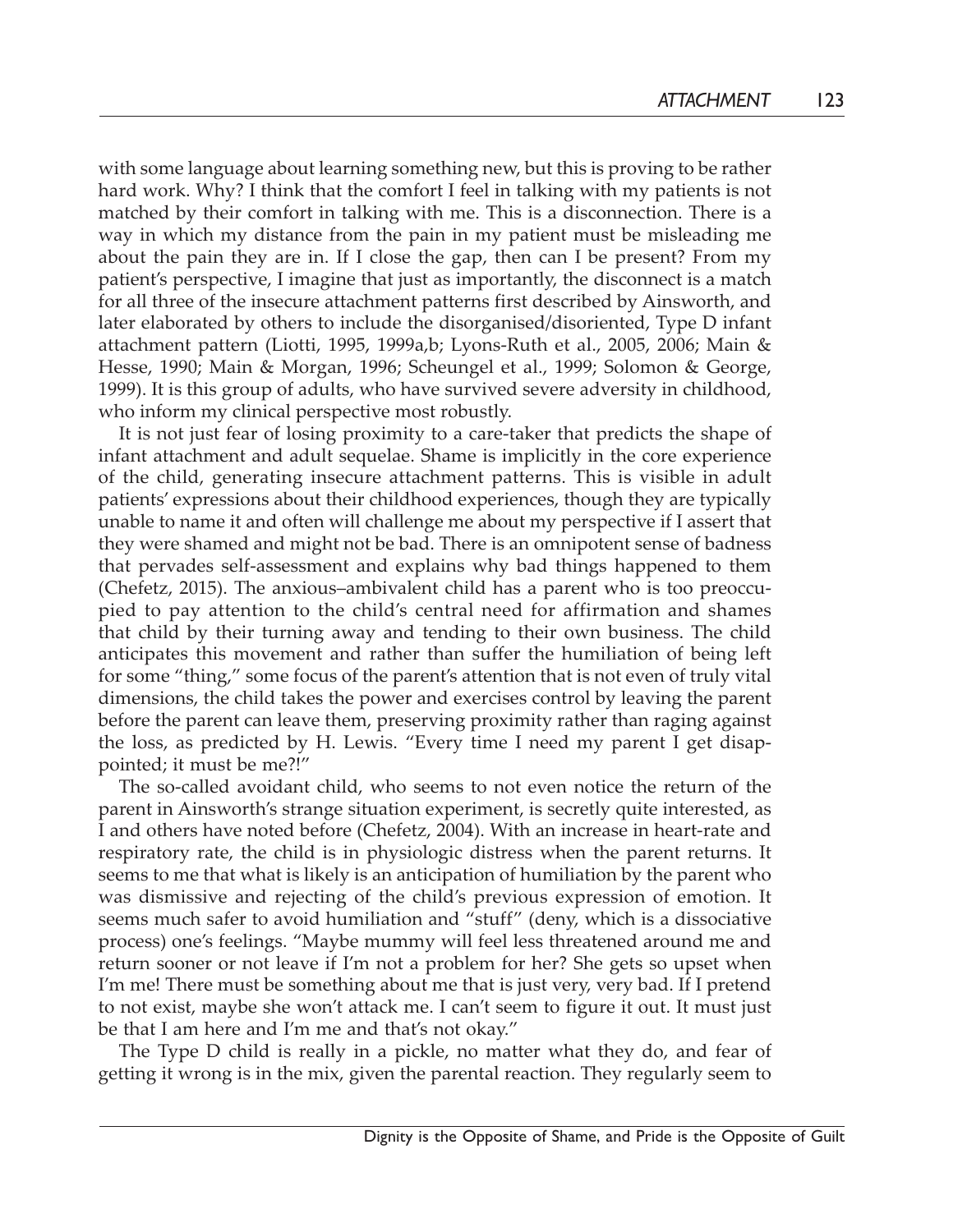get it wrong about which version of mummy is going to show up. "I can't figure out how to be me when mummy comes near me. Sometimes I'm right, but when I'm wrong she loses it and then the whole world falls apart and daddy gets upset with me too! I don't know what to do. How do I make it safe for mummy? I just can't decide. I'm just incompetent. That's all there is to it." These conflicts result in the classic simultaneous or sequential contradictory internal working models heuristically underlying the Type D attachment pattern. "I'm bad" is the resulting vector of the direction these scripts take. The child has no overarching perspective about family difficulties and it is too early for theory of mind. Instead, the child understands that their presence is wrong: that their very existence destabilises mummy. What could be worse? Well, when mummy has a powerful loss, then a child may face the inscrutability of a profoundly depressed and emotionally unresponsive mother. Additionally, in families where sadistic levels of conflict are regularly the centre of the relational landscape and outright interpersonal attacks are the norm, relationships feel more like "attackments" than attachments (Chefetz, 2015). This is the sad reality we face when externalisation of these internal working models rules the day.

Of all the problems facing a child, neglect may be the most emotionally destructive (Lyons-Ruth et al., 2006). Existence remains unacknowledged here. At least the anxious–ambivalent child has a parent who is negatively responsive by leaving and consistently letting go of the child, however confusing that is for the child, who then believes that the leaving is the child's fault; and the avoidant child has the rage of the anxious destabilised parent to fear and confirm their existence in the initial attacks against emotional expression. But the Type D child either always gets things wrong, or gets no recognition at all: a fearful admixture of confirmed incompetence and dys-recognition that my adult patients tell me is like being on a space-walk, tethered to the mother-ship, when the tether is cut. Life then is about quietly drifting in nothingness, forever. This goes beyond shame and humiliation to mortification, and then all the way to nothingness, non-being (Alvarez, 2006; Bion, 1959; Green, 1975). It is over this cusp into realms of non-being that the dissociative process thrusts the clinical discourse when it is highly active. Dissociative processes are visible in the writings cited above, but by different names, as is the case elsewhere: see Chefetz (2017a) and many other places.

## The loss of dignity and sadomasochistic attachment: negativistic "attackment"

Enduring fear-generated patterns of interpersonal relatedness that move the child into a relative position of safety and relief of emotional tension forms the basis for an elaboration of infant attachment theory as predictive of maladaptive relating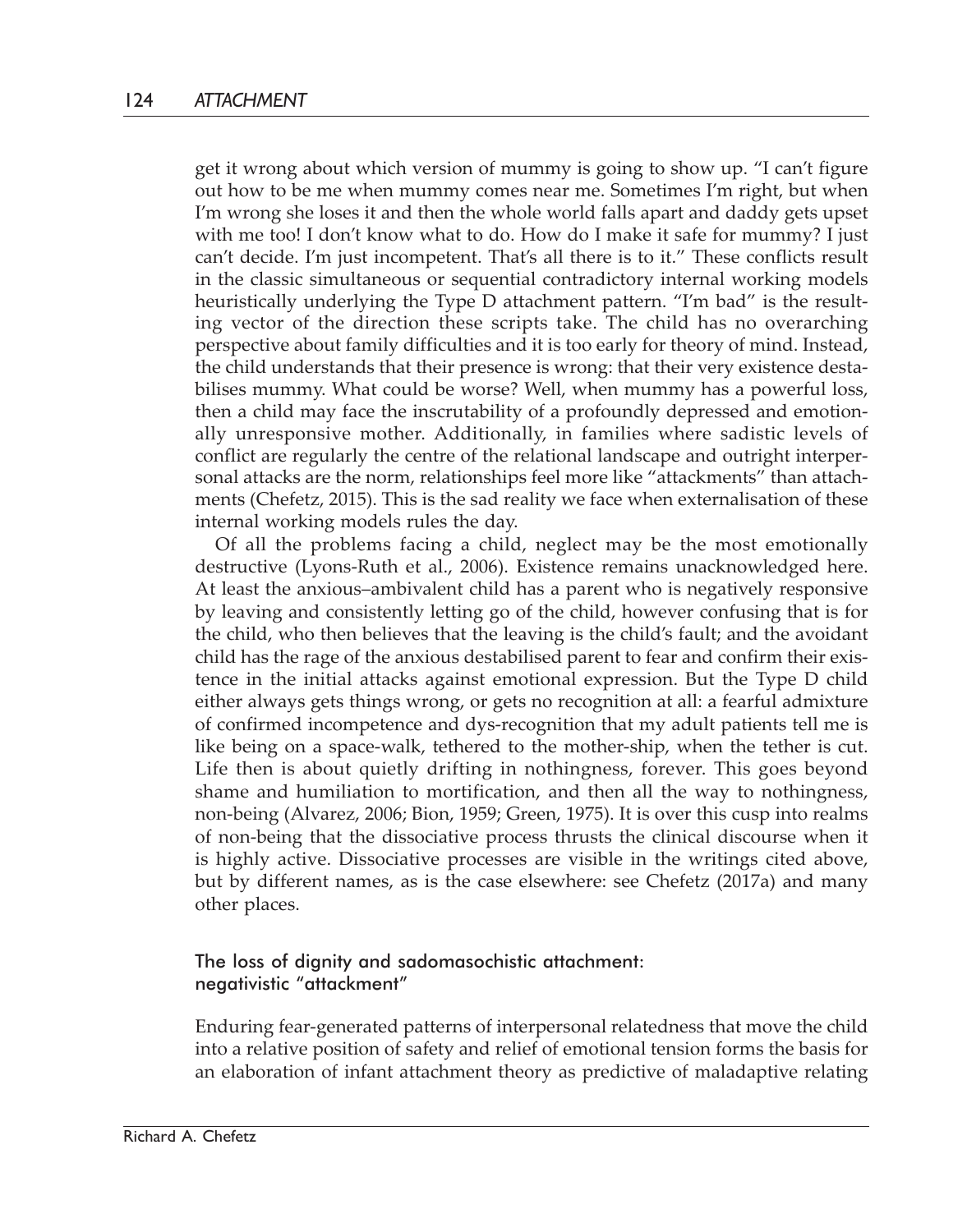across the lifespan. Such was the case with Rachel and the internal life depicted by her multiple self-states in the context of dissociative identity disorder.

The blunt grandiosity and controlling behaviours of Rachel's mother, coupled with the mother's insistence that Rachel the person was a carbon copy of the mother's fantasised version of Rachel (rather than reflecting to Rachel any motherly empirical observation of her child), left Rachel with a sense that she could neither be herself nor assert otherwise without the risk of her mother's retaliation. Even more problematic was the rapidity and extent of what Rachel has described as her mother's state-changes, replete with amnesia for her previous behaviours. This made reality a dangerous farce and the real world into something that offered no soothing, but only jagged fracture lines of unpredictable experience and behaviour. Rachel could assert nothing. As a teenager she became an ultra-compliant student and helper at home. Mother always won. Rachel always lost. However, during latency, she battled with her mother and was routinely punished and sent to her room to await her father's judgement. He would tacitly acknowledge that there was a dilemma, and then implore Rachel to accept her mother's perspective.

Even after many, many years of treatment, if there was anything that had become typical about Rachel's expressions in our conversation it was contained in her repeated lament: "I'm sick of complaining, sick of wanting to die, and sick of nothing happening. How can you stand talking with me? You are always so kind. Nothing ever changes here. We are done. There is no reason for me to continue. Just face it, Dr Chefetz, you're a good person, and a good psychiatrist, but I'm not somebody you can help anymore, so let's just face the facts and be done with this!" I had heard this and similar attacks on the treatment (was this what it was?) for a number of years, even as she grew, but the growth was invisible to her: it just did not register. Nor did the lovely things people said to her at work, or at play with her nephews and nieces, or even just occasionally while she sat for coffee at a Starbuck's shop. In fact, at least she no longer became suicidal when I complemented her on something, but it still did not register. She would wonder out loud: "What in the world do you see in me, Dr Chefetz? I don't see what you see. You are an exuberant optimist. That's nice, but I don't think you see me, really. It's like you expect much more of me than there is. There's really nothing to see. I don't exist, and I just want to die. There is nothing in this world for me."

As described by Rachel, the horrific and sadistic sexual abuse by three adult men, in concert, episodically, over many years, was not as damaging to her as were her mother's words and actions. What we eventually focused upon was not loss per se, but a repeating scene from Rachel's life where she would be furious with her mother for changing states. Her mother would repeatedly change her mind to the opposite of instructions she had just given to Rachel, not once, but several times over several hours. She used to send Rachel to the market to buy a can of vegetables. Rachel would dutifully follow her instructions. But, then, upon her return, mother had changed her mind. It needed to be taken back, or it was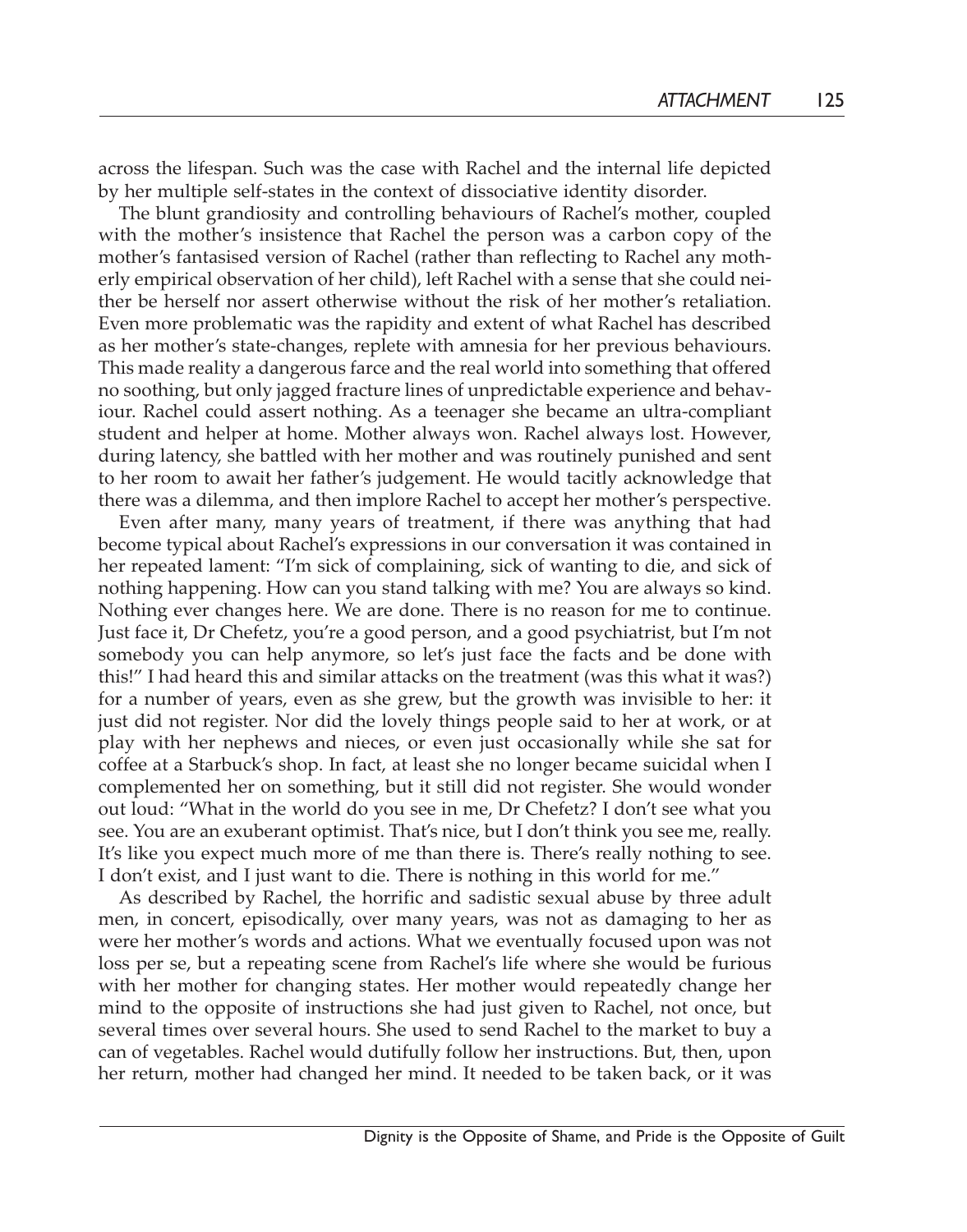the wrong thing. This made Rachel feel she was going crazy. She would protest and be sent to her room to await her father's return from work and "adjudication" of the scene with mother. Father would listen patiently and quietly to Rachel, and then he would gently, almost in a pleading whisper of desperation, say to Rachel: "I know how you're feeling, but just do it her way this one time, for me, please?" For Rachel, this was tantamount to having been made invisible. Father listened, but it made no difference at all. She wanted him to validate reality, to say that he knew mother was "off the wall". But he remained always loyal to his wife, no matter how that invalidated Rachel's perception of what had happened, of what was real (Chefetz, 2015, pp. 330–331).

Even in the midst of Rachel's pain, she continued to be creative and dedicated to her treatment with as much effort as she put into her expressed wish to die. Her violent negativity regularly challenged the very basis of her existence. She spent hours sitting with one leg in and one leg out of the window of her tenthstory apartment, debating with herself about whether ending her life was really what she wanted to do. I had applied all the technical manoeuvres I could learn to her situation—hypnosis, eye-movement desensitisation and reprocessing, focusing, and a range of other somewhat "fringe" techniques—and she added to them with Qi Gong, which she found stabilising, and other meditative practices. In the latest phases of our work, she grudgingly accepted my efforts to work through yet another traumatic scene from her past that was affecting her physical functioning, would do the work, get relief, and then despair at the length of her treatment, and the impossibility of finding any value in herself or in being in the world. She had once suggested that there was something missing in her treatment and offered that music would likely help, though she was not exactly sure why. Upon further reflection, she decided that she preferred to dance rather than just listen. We negotiated the process, and her dancing had a profound positive effect on reducing the depersonalisation that had plagued her life and defied more direct clinical approaches to reduce her dissociative experience. Her dance also recreated a scene of abuse, an opportunity to explore my countertransference reactions, and a continued venue for her to be herself, safely, and in my presence (Chefetz, 2017b). It seems silly to write this, but the experience of her total dedication to her treatment and her absolute refusal to be in the world made my experience of her like talking with two different people. "Yes, of course, Rich, she has dissociative identity disorder and you've treated her for two decades! Don't you get it?" I do get it, and yet from my perspective, the extent of her denial, even as things have become much better, is still extraordinary!

It is in this context that I began to introduce the word "dignity" to our discourse. Talking with Rachel about the pain in her shame only seemed to dig the knife in deeper. "Her" shame or the shame "you feel" was a reminder that was painful for me to say to her, even though it felt as if it had to be named. After all, naming the shame is part of all the writing done on the subject. Leaving shame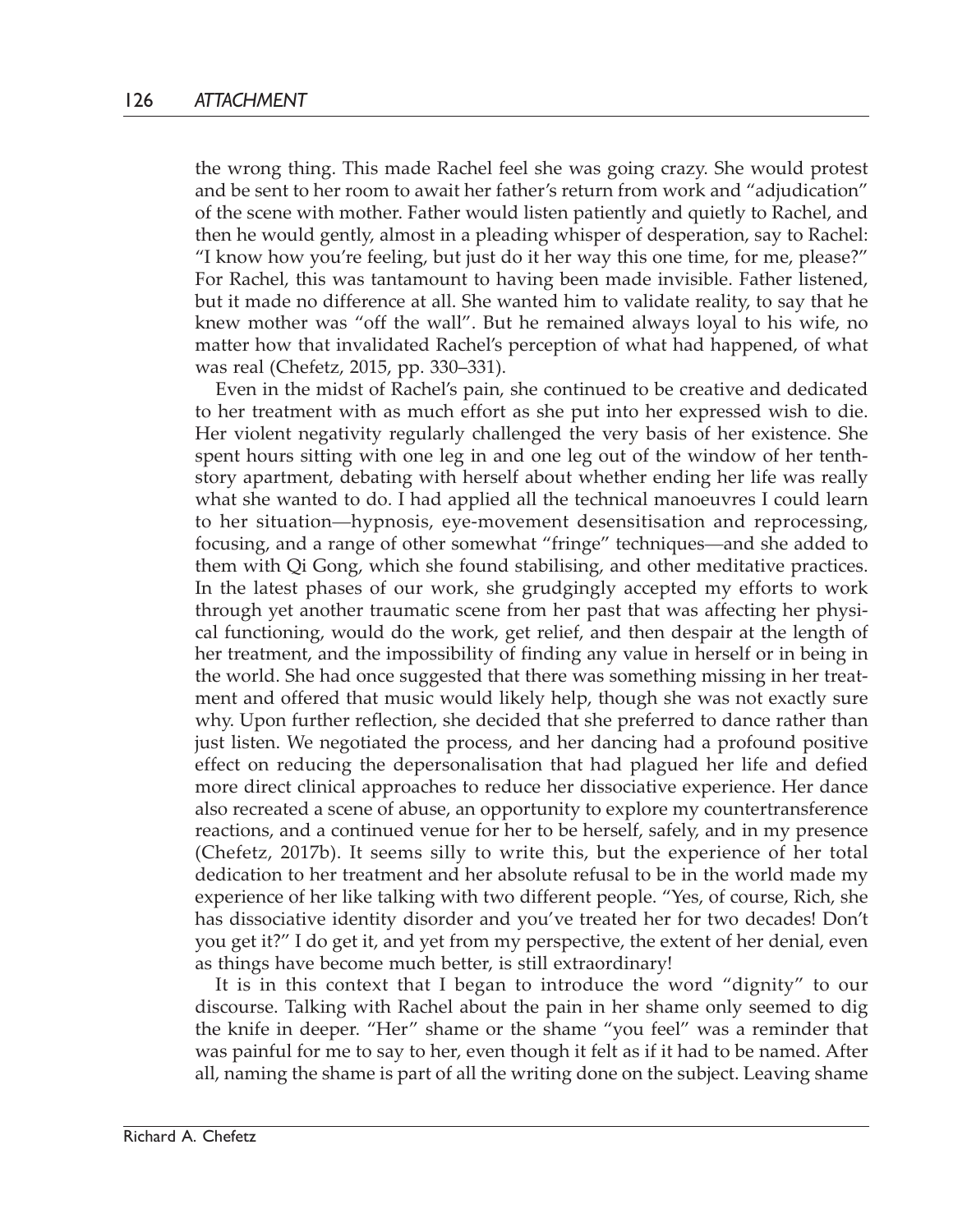unnamed only allowed it to fester. Giving shame "light and air" (DeYoung, 2015) was an apt and logical approach. It was not working. I had been reading Hicks' work and was increasingly excited about the possibilities. What I found exceeded my expectations.

"Rachel, when there is so much negativity expressed, I can't help but think that it drives you further into the ground."

"I'm not doing anything, Dr Chefetz, other than telling the truth about me. There is no reason for me to live. I have no interest in it."

"The world certainly has an interest in you, Rachel, but I wonder if you are able to notice that."

"There's nothing to really notice. What people say to me that might sound nice to somebody else just doesn't register."

"We've noticed this problem before, Rachel. You've said that compliments just sort of run off your back like water on a duck's feathers."

"Yes, I know, but that's just how it is. Nothing changes. Nothing changes in this therapy. It's time to stop therapy. This is just getting me nowhere."

This kind of lament was not new, and it was insistent in a manner that had become a caricature of itself. Rachel and I were both aware that of the twentysomething self-states that comprised her mind, there was an effect that paradoxically duplicated the experience of being around her mother, as if the collection of self-states anticipated mother's deadening presence and would collectively find a way to sabotage Rachel's growth.

For Rachel to be in her body was painful as she recalled scenes of abuse via intrusive flashbacks. Depersonalisation and relative somatic numbness was her bane and her respite. But dissociation was always the thief that deprived her of the impetus for living, and colourless depersonalisation sucked the life out of her, not unlike one of Murakami's protagonists, Tsukuru Tazaki, who was relatively unaffected by and detached from the world (Murakami, 2015). Simultaneous with her wish to heal—a wish that kept her coming back to her thrice-weekly treatment—she talked about how she feared her mother's attacks in real-time if she took on the reality of being an adult rather than her avowed Peter Pan-like "never grow up" sensibility. I had heard all manner of reasons for not growing up: wanting to have a real childhood, avoiding the responsibilities of adult living, not wanting anybody to have any expectations of her, etc. She had recently begun to declare that there was not any recent good music to hear and then to dance to. As we approached a deeper core of her being able to feel, the tug back to the safety of non-living seemed to dominate; not challenging mother's desperate need for self-esteem and dominance in the family, Rachel was scuttling one valued piece of effort after another, throwing them out of the window of her private airplane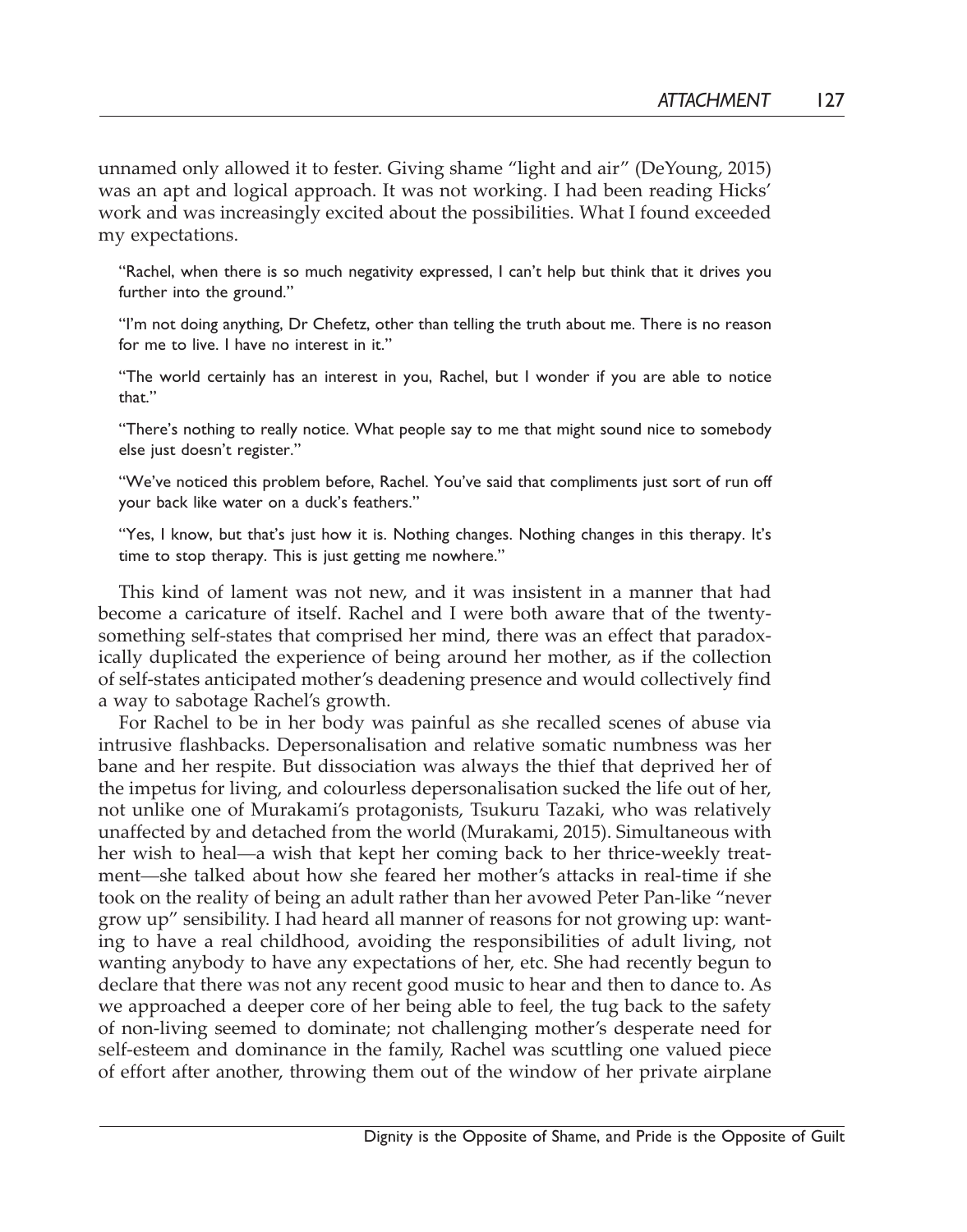as if keeping it in the air depended upon making it lighter, while at the same time she deprived herself of the heft of something meaningful.

"We need to work to find a way to maintain your mother's dignity, and your own, Rachel, as you continue to do the work of the therapy. Dignity is knowing about the essential value of living things—all living things, all people."

"What dignity? I am nothing. I am totally alone."

"I don't think that you recall how you smiled with pleasure as you told me about your sister's twin boys and how they made you laugh. Are you able to recall that smile? Your eyes were sparkling. Your face was lit up. Do you not remember that? Your nephews know about your dignity, your value to them and their delight in you and your playfulness."

"I know what you are talking about, but I honestly can't connect with it. It's like that's a different person, not me."

"They really see you as the adult you are, and they enjoy you being able to enter their child-sized space and play through a combined adult–child sensibility. Remember how you took them to the bathroom at the restaurant, put their heads under the hand-drier that blew hot air and then came back to the dinner table as everybody complained how windy it was in the bathroom?!"

Rachel had a flicker of a smile as I spoke. At least I was activating another state with some feeling, in the background.

"I know you want me to be big, Dr Chefetz. I get your point. But it's not safe to stop being small. Sometimes I know I want to be big, but in the same moment it scares me to even think that and I know I have to stay small or I just know I'll get in trouble. You don't know how relentless my mother is. I can't risk not having my system of parts available or I'll have no place to go if she starts up her stuff."

We've hypothesised that mother has dissociative identity disorder, too, and how could Rachel face her mother's part selves without her own system of part selves?

"I know I can deal with her now, but I keep on getting more and more in my body, thanks to you, and that is just making things worse. It scares me every time I'm feeling a bit more present."

"Who is here, Rachel? It sounds as if there's somebody in the background, close by, perhaps present and unacknowledged: somebody reacting to our conversation about you being human and protecting your dignity."

"Yeah, it's me, Deadwood. How did you know I was here?"

Deadwood was a male self-state familiar to me historically at the end of a long series of selfstates who tried desperately to divide up the horror of a night and then a day involving multiple rapes, torture, and the tag-team presence of three drunken perpetrators having their way with her eight year-old body. When we last talked, he was insistent on not moving out of his dissociative space, a landscape of bare, cold, concrete in the basement of his main perpetrator's home, wet with sweat, stuck to the floor, too exhausted to lift his head.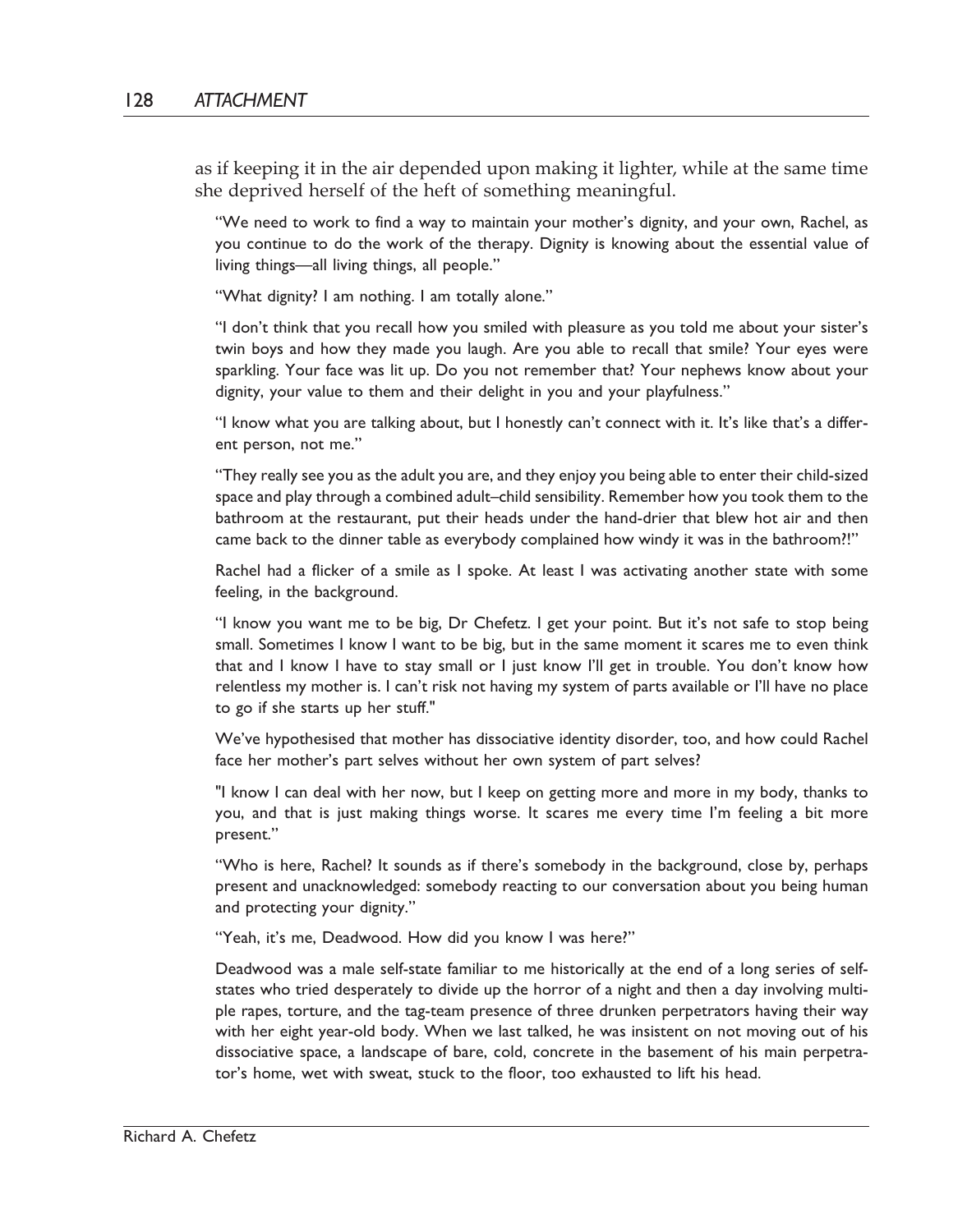"Deadwood, it's nice to hear from you again. It's been a while. We need to talk about Rachel and the efforts we're making to reclaim her sense of dignity."

This was something I could lobby for that was more powerful than talking about relieving shame. Aiming for dignity was a positive statement and I could feel the shift in her as I used that language.

"I don't know what you are talking about. There's no dignity to be had. That's not who I am. Don't you remember they cleaned me up, dressed me up the next day like the little girl I was supposed to be, told me not to tell my father or he'd kill Mr X and end up in jail."

Mother had rescued her from the scene of abuse and with friends had cleaned Rachel up, but all swore Rachel to keep silent or risk her father's absence for a lifetime—a threat that was unbearable for Rachel.

"They didn't know about dignity. What are you talking about?"

"How many years has it been since you were on that concrete floor, Deadwood?"

It took several moments to do the calculations, but thirty-four was the accurate number for Deadwood, who was chronologically Rachel at age eight.

"Thirty-four, but that doesn't mean anything to me. I'm still there and I'm not leaving. It's where I need to be."

"I don't get it, Deadwood. It's certainly not a dignified place for anybody to be, and it's been such a long time that you're there. Haven't you suffered enough?"

"I'm not leaving. I'm not interested in having you patch me up, just like my mother did, and send me on my way as if what happened to me was OK."

"Your mother has a pretty hard time with reality and you know what happened when you confronted your parents with the story of what happened to you."

"Yes, my mother took my letter, and whatever she did with it that might possibly have been workable became lost when she invited Mr X to a family gathering a couple of weeks later. That was my answer. Even if she didn't believe me, at least she could have simply respected me. There's no dignity for me in knowing her. She wants me to be small. That's the only way I can survive and still know her."

"Deadwood, I know you've been stuck on the floor all these years, and I get it that you don't want a simple patch job, as if what was done to you was OK."

"You're right. I don't want that and I'm not going to have it."

"Still, I could see the flicker of a smile in the corner of your mouth when you were remembering the twins and the windy bathroom. Perhaps we can talk more about what it might be like to find a way to respect your dignity and not just accept a patch job as if everything was fine then or is fine now. What do you think? Is this something we can consider a little bit more in our meeting on Monday?"

"I'll think about it, but I'm not making any promises."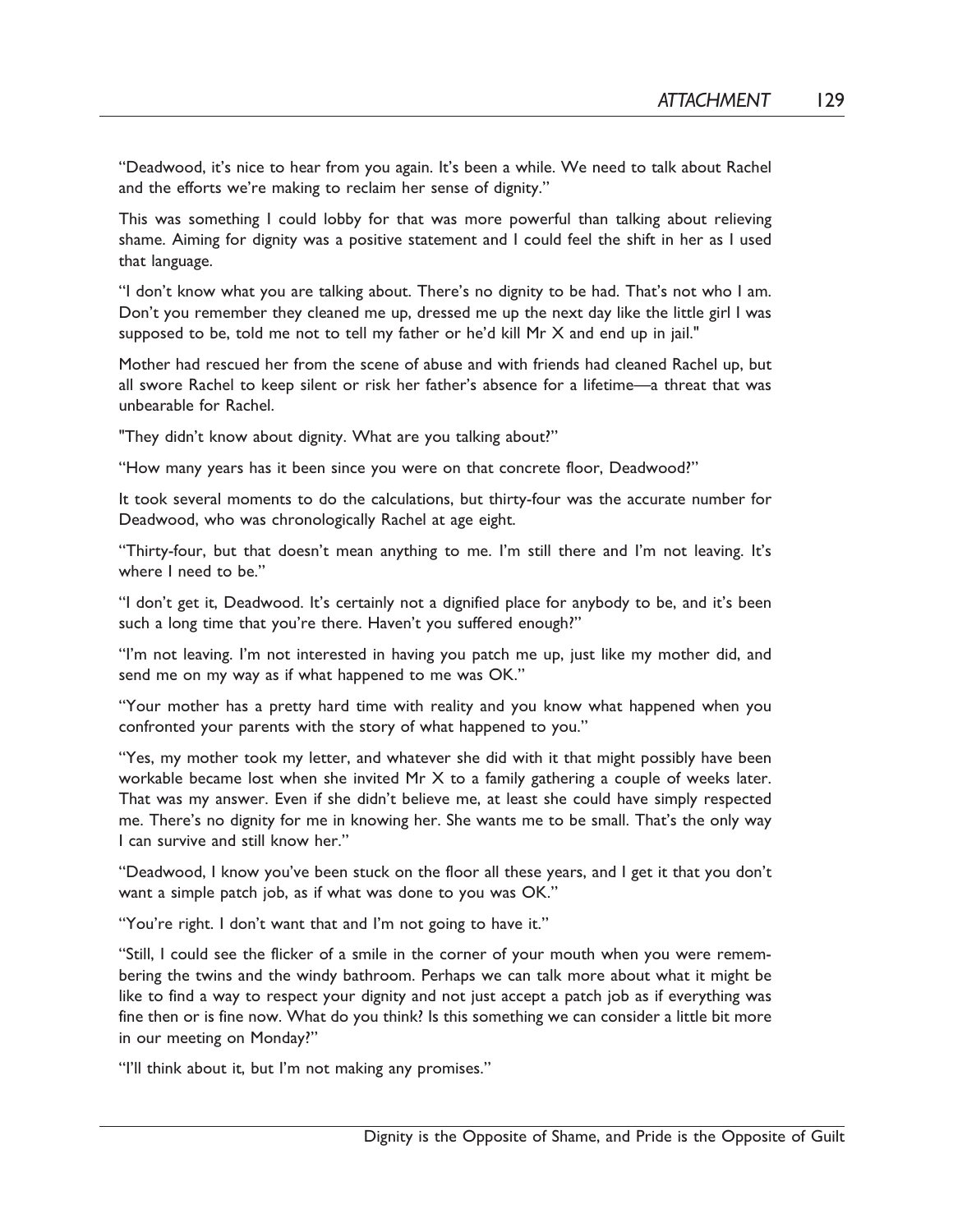This was one of the things I had learned to count on in my work with Rachel. She admonished me to not take her push-back against something I had said in session to indicate that she was not listening to me or would not consider what I had said. In fact, she had told me that she often mulled over things from our conversations for days after we met. She just was not going to tell me that she would. I had to remember.

Speaking of dignity is a powerful way to name the shame of abuse without invoking it. Talking with Rachel and asking her to claim her pride or to protect her pride made no sense because she had never known that feeling. Speaking to her about claiming her dignity and defining it, right in the middle of our discourse, meant that she could reach for it. After all, while she claimed no value, she could not argue about the notion of the value of all living things. Pride had no counterpart in human experience except when associated with achievement. Dignity, defined with Donna Hicks' emphasis, bypassed that problem and could be imagined, with relatively little effort. Rachel had always appreciated natural beauty, even as she declared her lack of it.

Everyone desires dignity. I believe that along with our survival instincts, it is the single most powerful human force motivating our behaviour. In some cases, I think it is even stronger than our desire for survival. People risk their lives to protect their honour and dignity all the time. You violate people's dignity and you get an instinctive reaction—people feel humiliated and get upset and angry. You violate people's dignity repeatedly and you'll get a divorce or a war or a revolution. (Hicks, 2015)

What Rachel got was a mind with divided consciousness as a reflection of the unreality of an uncompromising world filled with the inconsistencies perpetrated by a family with severe internal contradictions and adult men who did to Rachel as a child what no human being should ever suffer. (For those who might doubt the accounts of her abuse, I can only tell you how the process of the somatic emergence of scenes of abuse, followed by healing after working through attendant dissociative processes, is rather convincing. On the whole, she functions better than she has ever before in her life.)

Hicks describes the essential elements of dignity, and they read like a guide to the conduct of psychotherapy: acceptance of identity, inclusion, safety, acknowledgement, recognition, fairness, benefit of the doubt, understanding, independence, and accountability (Hicks, 2015; Hicks & Tutu, 2011). The power of appreciating that dignity can be held as the opposite of shame resides in claiming a goal for treatment that is about the essence of valuing life. As such, it is a way of talking about shame experience that is not shaming. It holds the shame experience within emotional reach while asserting, implicitly, that there is value in the person with whom we sit. Severely abused persons often relate in a negativistic manner that is assertive of power. While this is true, the unbridled negativism digs a deep hole out of which it is increasingly hard to climb. Negative therapeutic reactions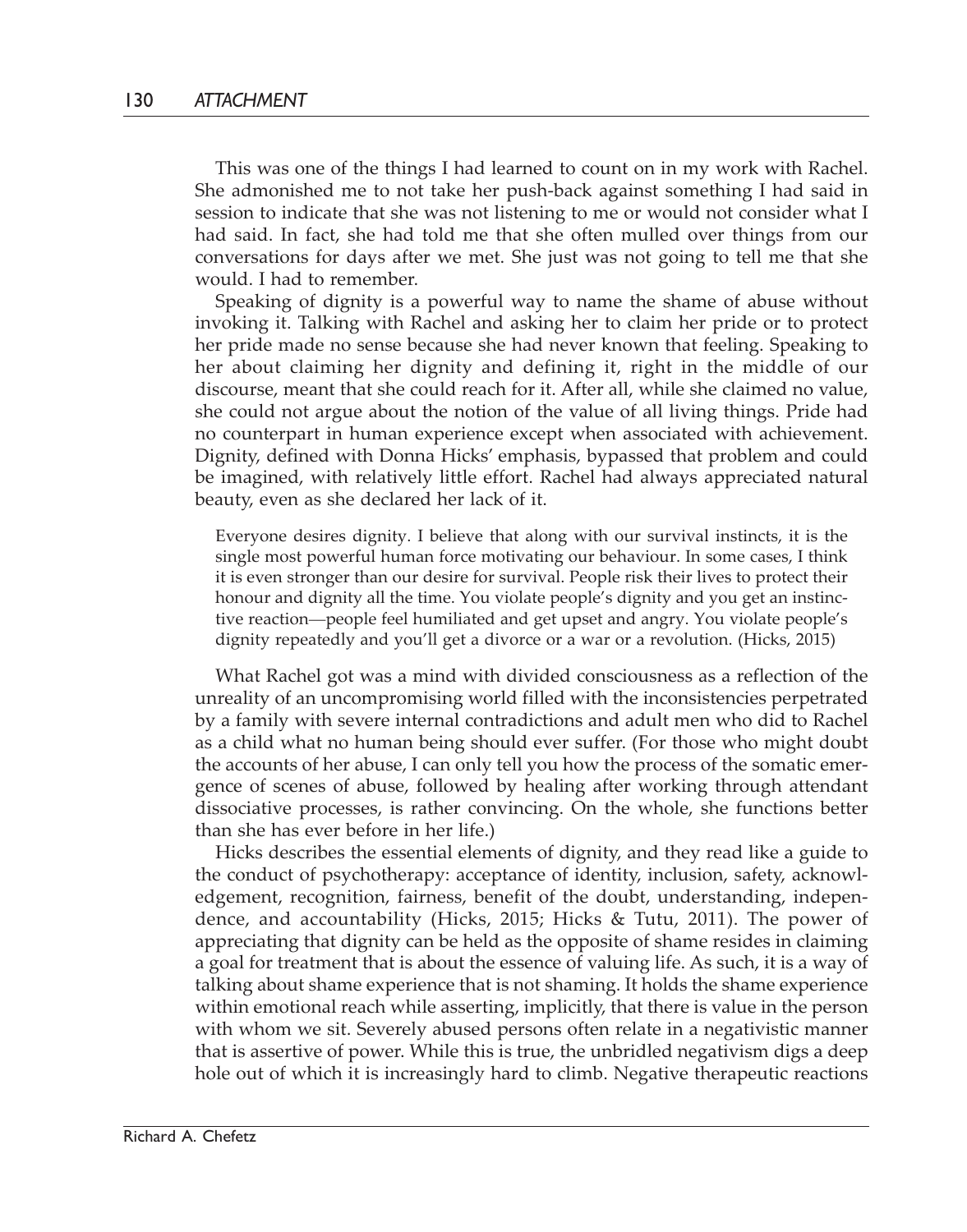(Horney, 1936; Novick, 1980; Seinfeld, 2002; Wurmser & Jarass, 2013), and "attackment" relationships (Chefetz, 2015) that reflect the sadistic interpersonal relating that was an unfortunate norm in some childhoods are the bread and butter of some clinical experiences in the treatment of traumatised people. Considering dignity as the opposite of shame gives us a new tool with which we can patiently stand as the magnetic attraction of honesty and integrity in the discourse we have with our patients kindles their humanity and moves them toward engaging in living, albeit slowly.

## References

- Alvarez, A. (2006). Some questions concerning states of fragmentation: unintegration, under-integration, disintegration, and the nature of early integrations. *Journal of Child Psychotherapy*, *32*(2): 158–180.
- Bion, W. R. (1959). Attacks on linking. *International Journal of Psychoanalysis*, *40*: 308–315.
- Broucek, F. J. (1991). *Shame and the Self*. New York: Guilford Press.
- Chefetz, R. A. (2004). The paradox of "detachment-disorders": binding-disruptions of dissociative process. Commentary on "Cherchez la Femme, Cherchez la Femme: a paradoxical response to trauma" (Penelope Hollander). *Psychiatry*, *67*(3): 246–255.
- Chefetz, R. A. (2009). Waking the dead therapist. *Psychoanalytic Dialogues*, *19*(4): 393–403.
- Chefetz, R. A. (2015). *Intensive Psychotherapy for Persistent Dissociative Processes*: *The Fear of Feeling Real*. New York: W. W. Norton.
- Chefetz, R. A. (2017a). Hysteria and dissociative processes: a latent multiple self-state model of mind in self psychology. *Psychoanalytic Inquiry*, *37*(2): 82–94.
- Chefetz, R. A. (2017b). Sexual thoughts and feelings in the countertransference. In: R. B. Gartner (Ed.), *Trauma and Countertrauma*, *Resilience and Counterresilience*: *Insights from Psychoanalysts and Trauma Experts*. New York: Routledge.
- Demos, V. (Ed.) (1995). *Exploring Affect*. *The Selected Writings of Sylvan S. Tomkins*. New York: Cambridge University Press.
- DeYoung, P. A. (2015). *Understanding and Treating Chronic Shame*: *A Relational*/ *Neurobiological Approach*. Abingdon: Routledge.
- Green, A. (1975). The analyst, symbolization and absence in the analytic setting (on changes in analytic practice and analytic experience) (Pre-Congress paper). *The International Journal of Psychoanalysis*, *56*: 1–22.
- Herman, J. L. (2012). Shattered shame states and their repair. In: J. Yellin & K. White (Eds.), *Shattered States*: *Disorganised Attachment and its Repair* (pp. 157–170). London: Karnac.
- Hicks, D. (2015). A matter of dignity: building human relationships. In: S. S. Levine (Ed.), *Dignity Matters*: *Psychoanalytic and Psychosocial Perspectives* (pp. 1–21). London: Karnac.
- Hicks, D., & Tutu, D. (2011). *Dignity*: *The Essential Role it Plays in Resolving Conflict*. New Haven, CT: Yale University Press.
- Hill, L. B. (1958). On being rather than doing in psychotherapy. *International Journal of Group Psychotherapy*, *8*(2): 115–122.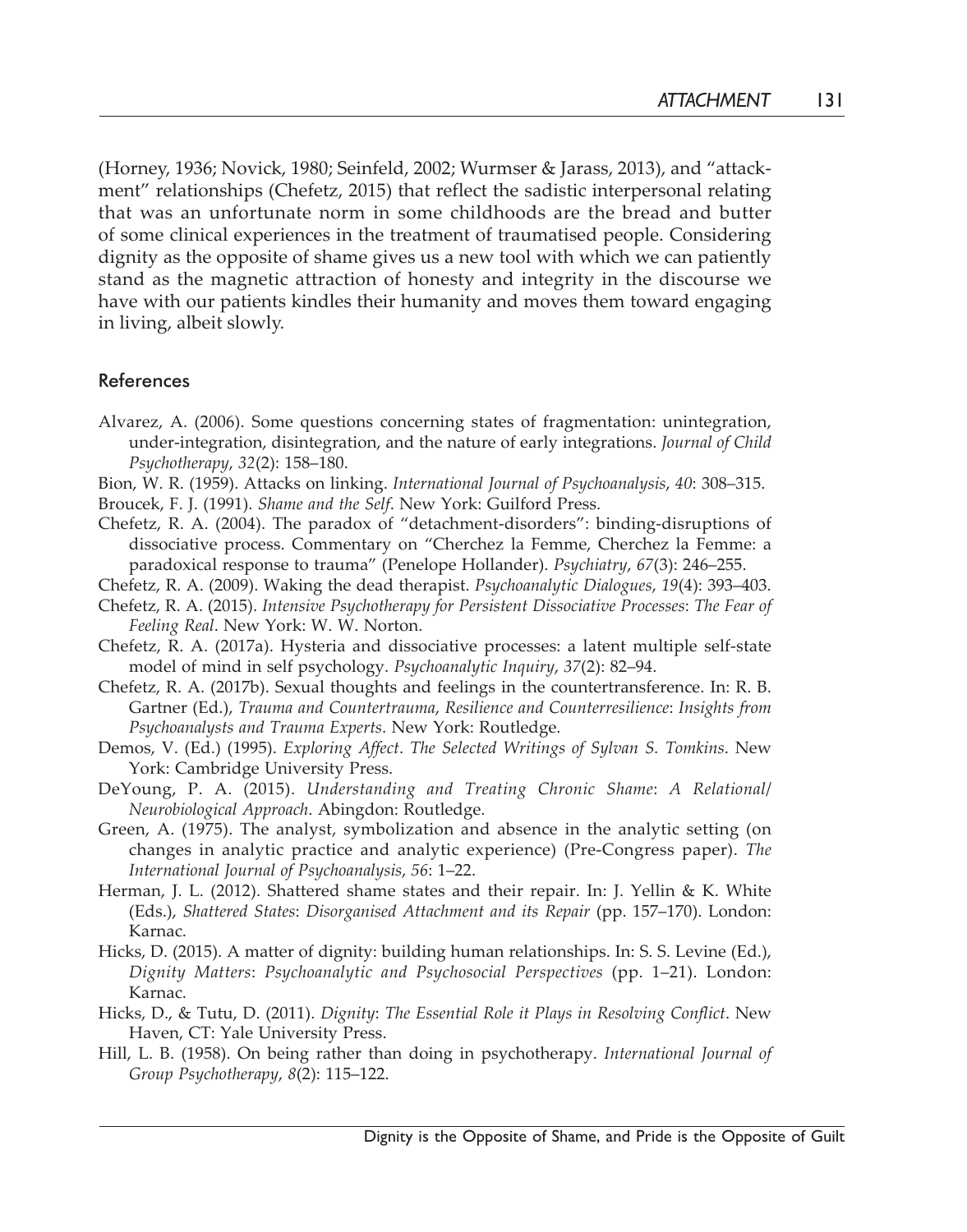- Horney, K. (1936). The problem of the negative therapeutic reaction. *The Psychoanalytic Quarterly*, *5*: 29–44.
- Kaufman, G. (2004). *The Psychology of Shame*: *Theory and Treatment of Shame-based Syndromes*. New York: Springer.
- Lansky, M. R. (1992). *Fathers who Fail*: *Shame and Psychopathology in the Family System*. Hillsdale, NJ: Analytic Press.
- Lewis, H. B. (1971). *Shame and Guilt in Neurosis*. New York: International Universities Press.
- Lewis, H. B. (1987). *The Role of Shame in Symptom Formation*. Hillsdale, NJ: Lawrence Earlbaum Associates.
- Lewis, M., & Haviland, J. M. (Eds.) (1993). *Handbook of Emotions*. New York: Guilford Press.
- Liotti, G. (1995). Disorganized/disoriented attachment in the psychotherapy of the dissociative disorders. In: S. Goldberg, R. Muir, & J. Kerr (Eds.), *Attachment Theory* (pp. 343–363). Hillsdale, NJ: Analytic Press.
- Liotti, G. (1999a). Disorganization of attachment as a model for understanding dissociative psychopathology. In: J. Solomon & C. George (Eds.), *Attachment Disorganization* (pp. 291–317). New York: Guilford Press.
- Liotti, G. (1999b). Understanding the dissociative processes: the contributions of attachment theory. *Psychoanalytic Inquiry*, *19*(5): 757–783.
- Lyons-Ruth, K., Dutra, L., Schuder, M. R., & Bianchi, I. (2006). From infant attachment disorganization to adult dissociation: relational adaptations or traumatic experiences? In: R. A. Chefetz (Ed.), *Dissociative Disorders*: *An Expanding Window into the Psychobiology of Mind*, *Vol*. *29* (pp. 63–86). Philadelphia, PA: Saunders.
- Lyons-Ruth, K., Yellin, C., Melnick, S., & Atwood, G. (2005). Expanding the concept of unresolved mental states: hostile/helpless states of mind on the Adult Attachment Interview are associated with disrupted mother–infant communication and infant disorganization. *Development and Psychopathology*, *17*(1): 1–23.
- Main, M., & Hesse, E. (1990). Parents' unresolved traumatic experiences are related to infant disorganized attachment status: is frightened and/or frightening parental behavior the linking mechanism? In: M. T. Greenberg, D. Ciccheti, & E. M. Cummings (Eds.), *Attachment in the Preschool Years*: *Theory*, *Research*, *and Intervention* (pp. 161–182). Chicago, IL: University of Chicago Press.
- Main, M., & Morgan, H. (1996). Disorganization and disorientation in infant strange situation behavior: phenotypic resemblance to dissociative states. In: L. K. Michelson & W. J. Ray (Eds.), *Handbook of Dissociation*: *Theoretical*, *Empirical*, *and Clinical Perspectives* (pp. 107–138). New York: Plenum Press.
- Miller, S. (1985). *The Shame Experience*. Hillsdale, NJ: Analytic Press.
- Morrison, A. P. (1989). *Shame*: *The Underside of Narcissism*. Hillsdale, NJ: Analytic Press.
- Murakami, H. (2015). *Colorless Tsukuru Tazaki and His Years of Pilgrimage*. New York: Vintage International.
- Nathanson, D. L. (1992). *Shame and Pride*: *Affect*, *Sex*, *and the Birth of the Self*. New York: W.W. Norton.
- Novick, J. (1980). Negative therapeutic motivation and negative therapeutic alliance. *Psychoanalytic Study of the Child*, *35*: 299–320.